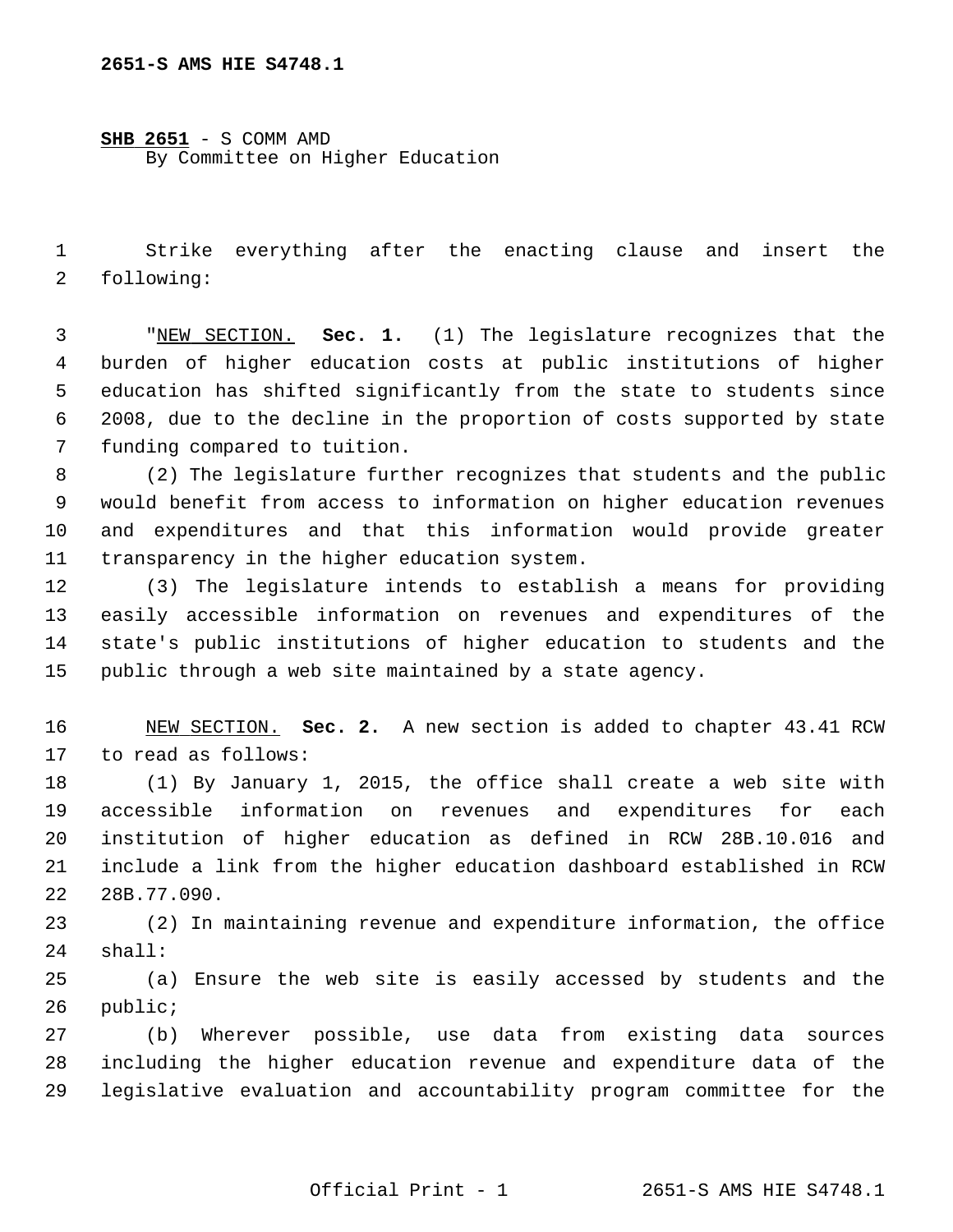1 purposes of RCW 44.48.150, data submitted to the office for budget and 2 accounting purposes, and data collected by the state board for 3 community and technical colleges and the institutions of higher 4 education as defined in RCW 28B.10.016;

5 (c) Include historical data to allow year-to-year comparisons;

 6 (d) Display the data in order to communicate the relative size of 7 revenues and expenditures for each institution of higher education as 8 defined in RCW 28B.10.016 in an easily accessible and understandable 9 format;

10 (e) Provide basic enrollment information for each institution of 11 higher education for context; and

12 (f) Update the web site each year.

13 NEW SECTION. **Sec. 3.** The legislature finds that the data 14 available on the statewide public four-year dashboard displayed by the 15 office of financial management are useful to prospective students and 16 their families when making decisions about which institutions of higher 17 education to apply to and ultimately attend. Therefore, the 18 legislature intends for the four-year institutions of higher education 19 and the office of financial management to provide data about branch 20 campuses in addition to main campuses in order to better serve the 21 public.

22 **Sec. 4.** RCW 28B.77.090 and 2013 c 23 s 60 are each amended to read 23 as follows:

24 (1) An accountability monitoring and reporting system is 25 established as part of a continuing effort to make meaningful and 26 substantial progress towards the achievement of long-term performance 27 goals in higher education.

28 (2) To provide consistent, easily understood data among the public 29 four-year institutions of higher education within Washington and in 30 other states, the following data must be reported to the education data 31 center annually by December 1st, and at a minimum include data 32 recommended by a national organization representing state chief 33 executives. The education data center in consultation with the council 34 may change the data requirements to be consistent with best practices 35 across the country. This data must, to the maximum extent possible, be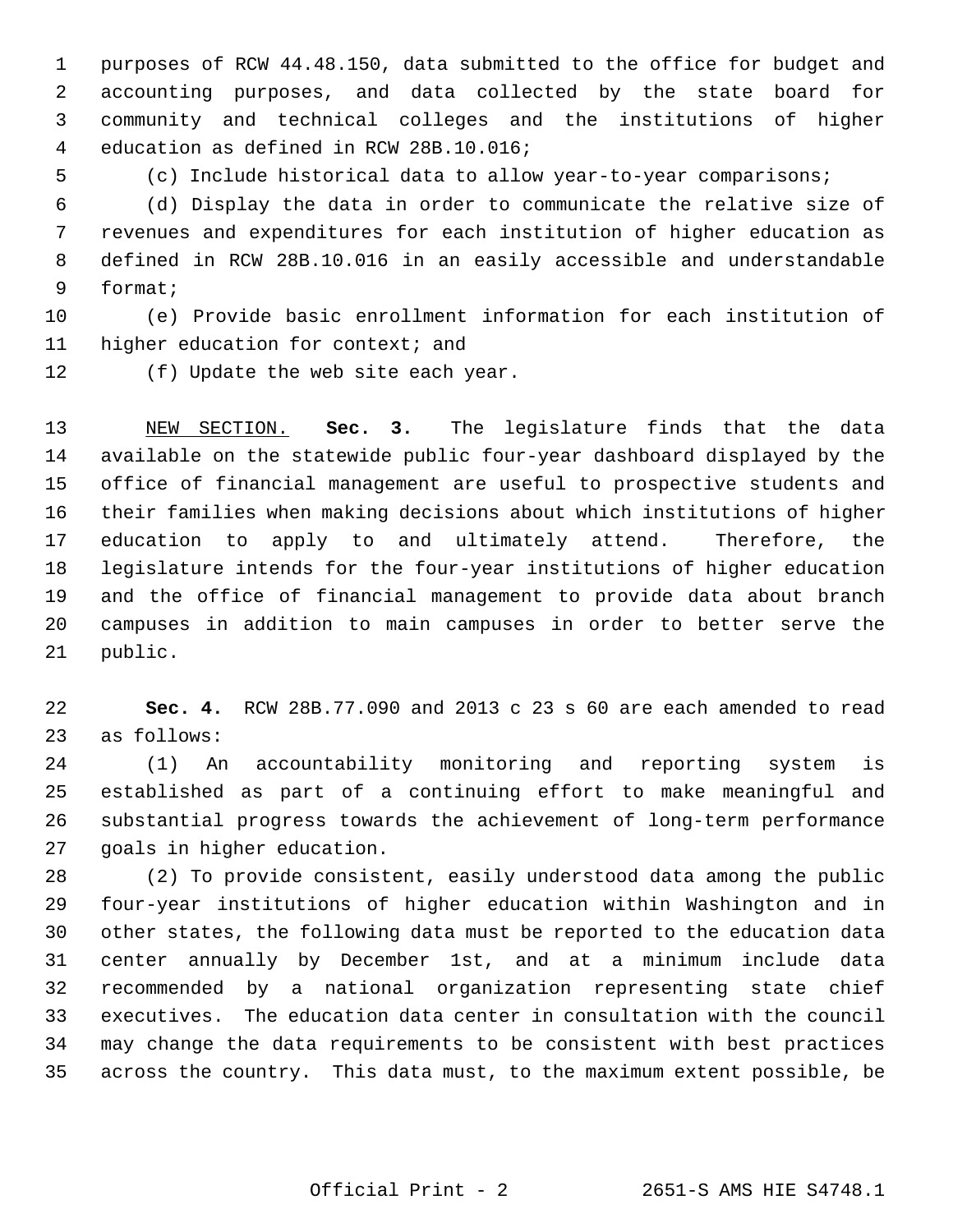1 disaggregated by race and ethnicity, gender, state and county of 2 origin, age, and socioeconomic status, and include the following for 3 the four-year institutions of higher education:

4 (a) Bachelor's degrees awarded;

5 (b) Graduate and professional degrees awarded;

 6 (c) Graduation rates: The number and percentage of students who 7 graduate within four years for bachelor's degrees and within the 8 extended time, which is six years for bachelor's degrees;

 9 (d) Transfer rates: The annual number and percentage of students 10 who transfer from a two-year to a four-year institution of higher 11 education;

12 (e) Time and credits to degree: The average length of time in 13 years and average number of credits that graduating students took to 14 earn a bachelor's degree;

15 (f) Enrollment in remedial education: The number and percentage of 16 entering first-time undergraduate students who place into and enroll in 17 remedial mathematics, English, or both;

18 (g) Success beyond remedial education: The number and percentage 19 of entering first-time undergraduate students who complete entry 20 college-level math and English courses within the first two consecutive 21 academic years;

22 (h) Credit accumulation: The number and percentage of first-time 23 undergraduate students completing two quarters or one semester worth of 24 credit during their first academic year;

25 (i) Retention rates: The number and percentage of entering 26 undergraduate students who enroll consecutively from fall-to-spring and 27 fall-to-fall at an institution of higher education;

28 (j) Course completion: The percentage of credit hours completed 29 out of those attempted during an academic year;

30 (k) Program participation and degree completion rates in bachelor 31 and advanced degree programs in the sciences, which includes 32 agriculture and natural resources, biology and biomedical sciences, 33 computer and information sciences, engineering and engineering 34 technologies, health professions and clinical sciences, mathematics and 35 statistics, and physical sciences and science technologies, including 36 participation and degree completion rates for students from 37 traditionally underrepresented populations;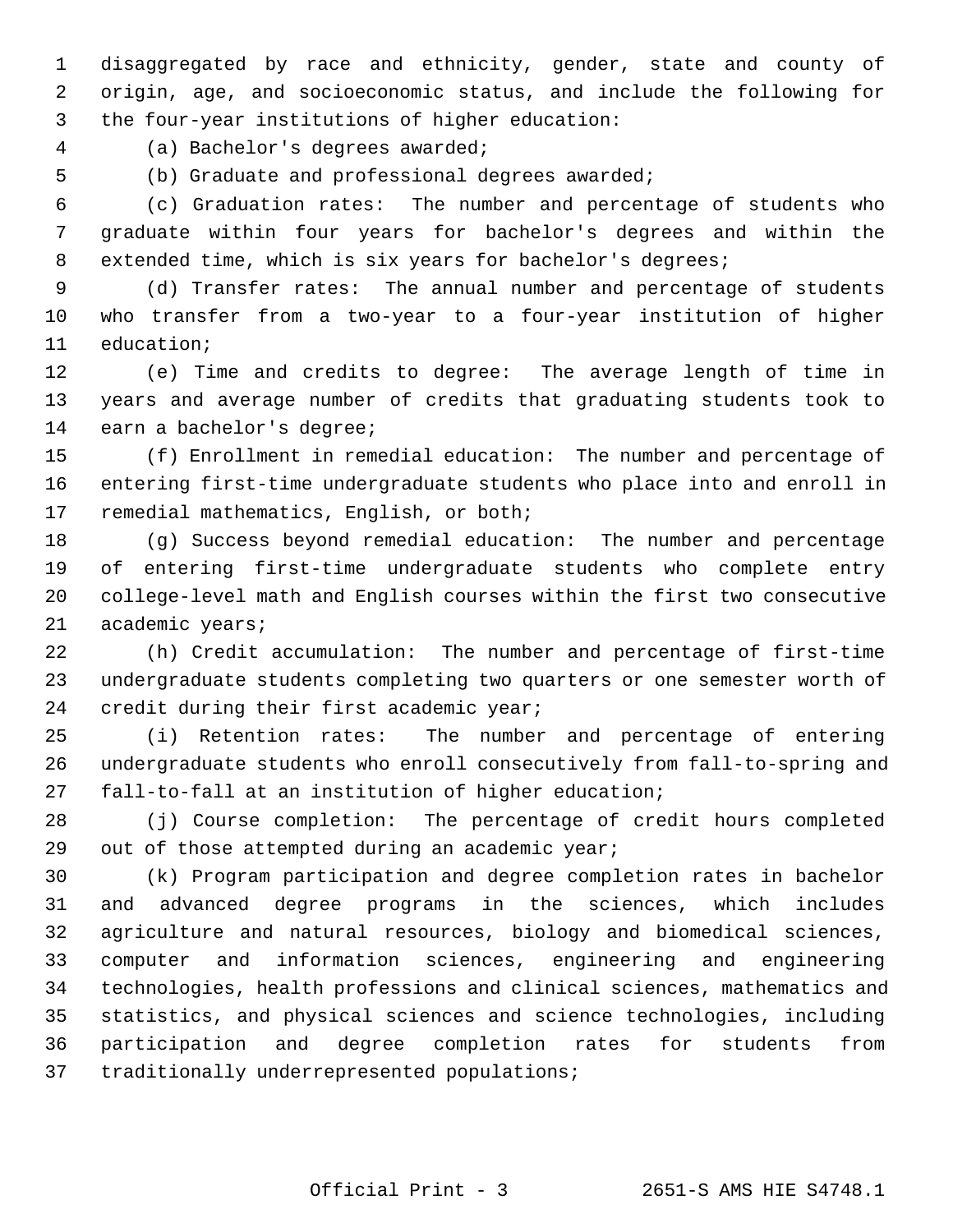1 (l) Annual enrollment: Annual unduplicated number of students 2 enrolled over a twelve-month period at institutions of higher education 3 including by student level;

 4 (m) Annual first-time enrollment: Total first-time students 5 enrolled in a four-year institution of higher education;

 6 (n) Completion ratio: Annual ratio of undergraduate and graduate 7 degrees and certificates, of at least one year in expected length, 8 awarded per one hundred full-time equivalent undergraduate students at 9 the state level;

10 (o) Market penetration: Annual ratio of undergraduate and graduate 11 degrees and certificates, of at least one year in program length, 12 awarded relative to the state's population age eighteen to twenty-four 13 years old with a high school diploma;

14 (p) Student debt load: Median three-year distribution of debt 15 load, excluding private loans or debts incurred before coming to the 16 institution;

17 (q) Data related to enrollment, completion rates, participation 18 rates, and debt load shall be disaggregated for students in the 19 following income brackets to the maximum extent possible:

20 (i) Up to seventy percent of the median family income;

21 (ii) Between seventy-one percent and one hundred twenty-five 22 percent of the median family income; and

23 (iii) Above one hundred twenty-five percent of the median family 24 income; and

25 (r) Yearly percentage increases in the average cost of 26 undergraduate instruction.

27 (3) Four-year institutions of higher education must count all 28 students when collecting data, not only first-time, full-time first-29 year students.

30 (4)(a) In conjunction with the office of financial management, all 31 four-year institutions of higher education including branch campuses 32 established under chapter 28B.45 RCW, must display the data described 33 in subsection (2) of this section in a uniform dashboard format on the 34 office of financial management's web site no later than December 1, 35 2011, ((and)) for main campuses and December 1, 2014, for branch 36 campuses. The web site must be updated thereafter annually by December 37 1st. To the maximum extent possible, the information must be viewable 38 by race and ethnicity, gender, state and county of origin, age, and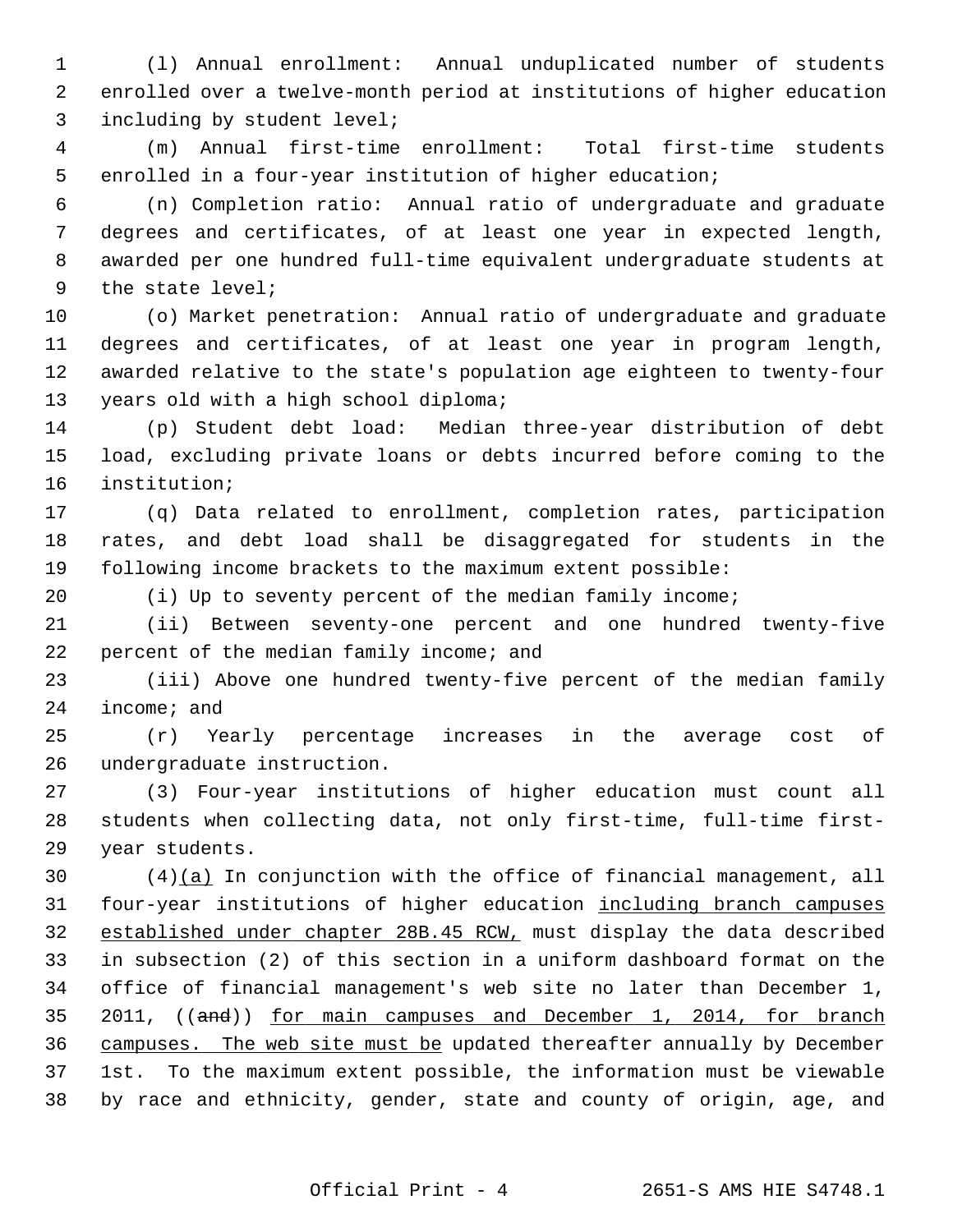1 socioeconomic status. The information may be tailored to meet the 2 needs of various target audiences such as students, researchers, and 3 the general public. The data displayed for a branch campus under this 4 section shall not be considered separately from the main campus for the 5 purpose of performance goals in higher education.

 (b) When data suppression is necessary to protect student privacy, the education data center shall avoid redacting data to the maximum extent possible, using alternatives such as combining data groupings or using the percentage of students in place of the specific number of students.

11 (5) The council shall use performance data from the education data 12 center for the purposes of strategic planning, to report on progress 13 toward achieving statewide goals, and to develop priorities proposed in 14 the ten-year plan for higher education."

**SHB 2651** - S COMM AMD By Committee on Higher Education

15 On page 1, line 1 of the title, after "creating" strike the 16 remainder of the title and insert "higher education transparency; 17 amending RCW 28B.77.090; adding a new section to chapter 43.41 RCW; and 18 creating new sections."

EFFECT: Directs the office of financial management, rather than the education data center, to create a web site with accessible information on revenues and expenditures. Removes confidentiality and public records language. No longer requires the institutions to place a link on their web sites to the dashboard. Removes all new language from the education data center's statute and places it in a new section in the office of financial management's chapter.

Requires all branch campuses to display specific data on the office of financial management's dashboard for four-year institutions of higher education by December 1, 2014. Specifies that data displayed for branch campuses will not be considered separately from their main